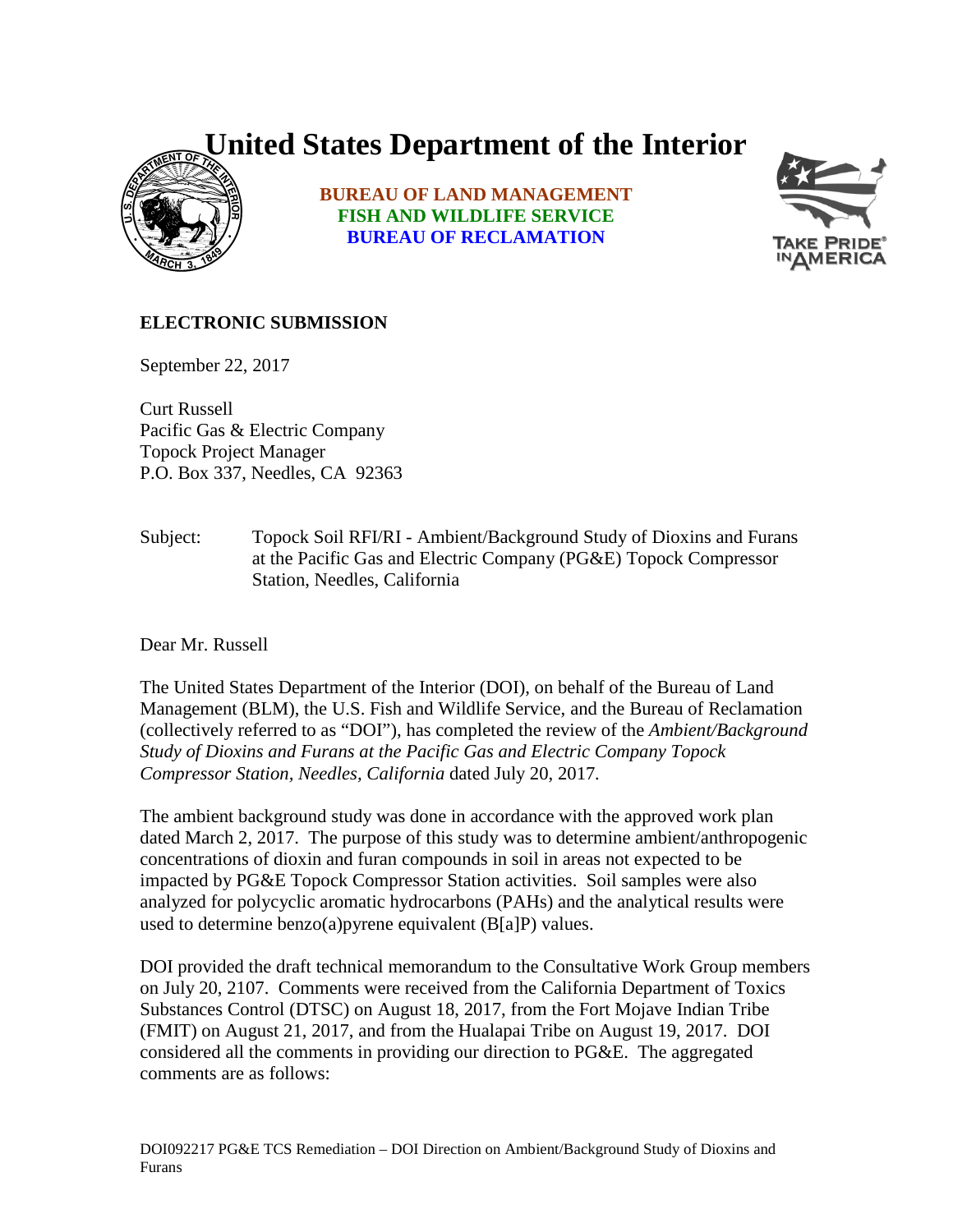- 1. Table 1 of the draft technical memorandum identifies BKG 24, 25, 26, 31 and 47 as sample locations are near historic waste deposits (former dumps). While it was necessary to sample these locations to fully understand other potential sources of contamination, these areas should be considered in calculating ambient conditions. PG&E shall recalculate the ambient concentrations and toxic equivalent (TEQ) values for human/mammal and avian receptors for dioxins and furans, and (B[a]P) equivalent for PAHs, excluding the BKG 24, 25, 26, 31 and 47 samples. All other data shall be used in the evaluation.
- 2. The FMIT noted the previous background study identified that the statistical differences between background values within different lithologic soil units were not observed and questioned whether this applied to the dioxins and furans study. As specified in the original work plan, the report should clarify that the presence of dioxins and furans were evaluated in surface soils only and that lithology would not likely influence the results.
- 3. DTSC requested that the technical memorandum title be changed to reflect that the terminology "background" is considered to be representative of natural or native soil conditions while the study included the selection of sampling locations with anthropogenic sources of dioxins and furans. Please revise the title and language to identify this study as an "ambient study". Additionally, revise the term "background threshold value" to "ambient threshold value" throughout the document.
- 4. DTSC notes that pages 2 and 3 discuss the sample collection rationale and references that sample locations were identified outside of wash and arroyo areas where surface soils can be frequently disturbed. The inference is that the study only applies to areas outside of washes. The technical memorandum should discuss any implications and uncertainties for use of the study in washes and arroyos.
- 5. The document refers to the previous soil background study as the "previous ambient/ background study". The previous study was focused on background concentrations and should be referred to appropriately as the "Soil Background Investigation Technical Memorandum". This is the name of the document on file.
- 6. The summary section on page 8 lists threshold values for TEQ bird and mammals that do not match those posted in Table 9(A). Revise those values accordingly.
- 7. DTSC identified the need to clarify the citations referenced for calculating the TEQ values for receptor. The DTSC/HERO 2017 reference does not provide toxicity equivalency factors (TEFs) for ecological receptors (avian) and explicitly states that "the soil remedial goals derived herein are not necessarily protective of ecological organisms. Avian TEFs found in Van den Berg et al., 1998, should be used in the analysis and cited as the TEF reference.